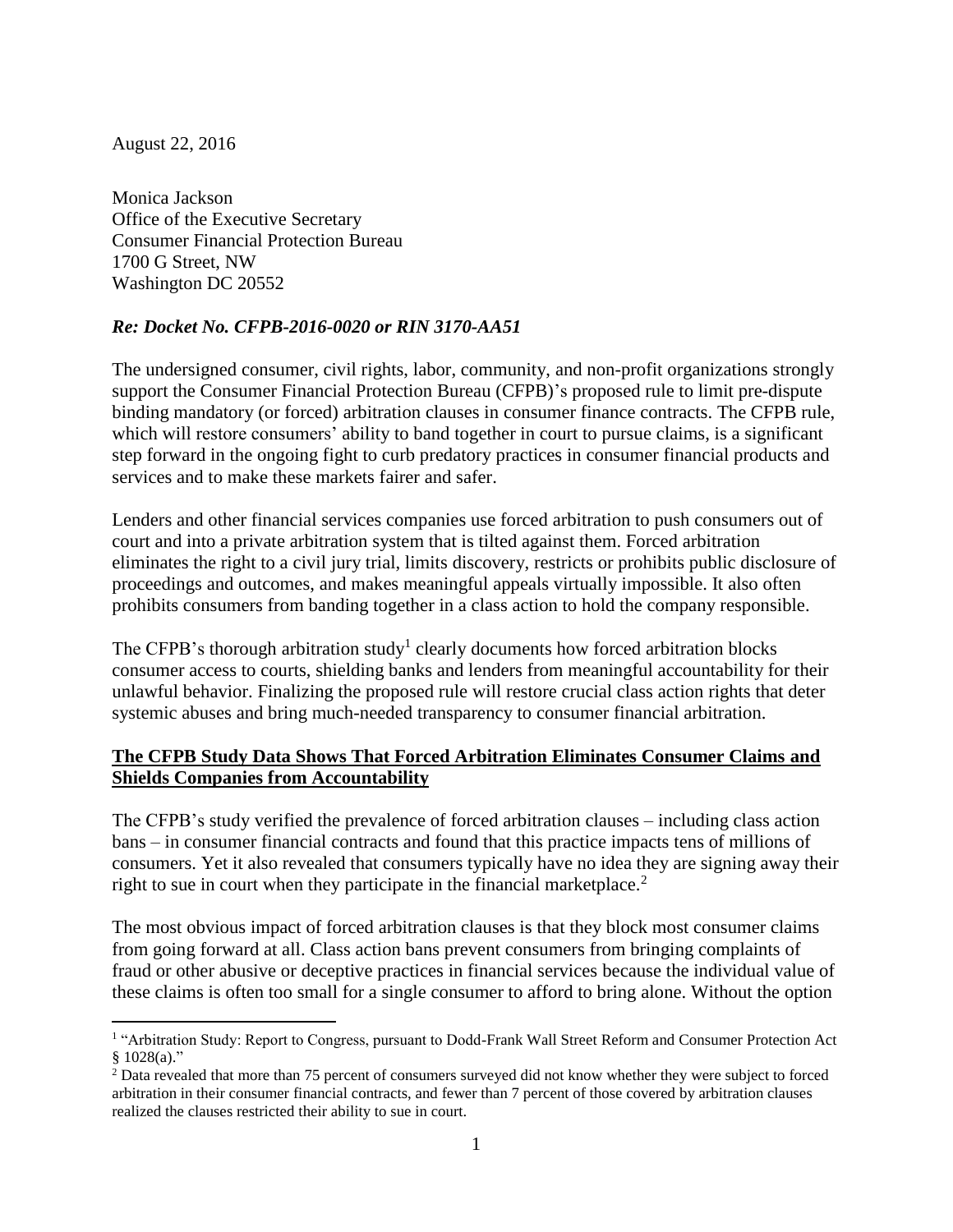to join together in a class action, just 25 consumers with claims of under \$1,000 pursued arbitration each year. In a country of over 320 million, these numbers leave no doubt that class action bans effectively wipe out consumer claims and thus shield corporate wrongdoers from liability. In the few claims that went to arbitration, the study also confirmed that forced arbitration overwhelmingly favors industry over consumers.<sup>3</sup>

# **Class Actions Provide Great Benefit for Consumers Cheated by Systemic Wrongdoing and Deter Risky or Illegal Conduct**

The data makes clear that class actions provide a practical way for groups of consumers who have suffered the same kind of abuse from the same corporate wrongdoer to join together to attempt to hold the financial institution accountable. The CFPB study found that 34 million consumers received a total of \$2.2 billion in cash payments, debt forbearance, and other in-kind relief from 2008-2012 – not including any attorneys' fees or court costs.

These findings were echoed in an empirical study by disinterested academics, which found consumer class actions against illegal overdraft fees "deliver[ed] fair compensation to a significant portion of class members." Several major banks settled class actions that claimed the banks had purposely reordered consumer transactions to maximize the amount of overdraft fees charged to the consumer. This study found that plaintiffs in these cases recovered up to "65% of damages, with the variation based largely on the strength of the class's claims and the likelihood of winning certification of the class."<sup>4</sup> Yet unknown thousands of other consumers subject to similarly unlawful overdraft fee practices likely got little or no relief when class actions against their banks were dismissed due to arbitration clauses.<sup>5</sup>

Even assuming that their claims would be fairly resolved in arbitration, leaving 34 million consumers to find their own attorney, establish the individual facts of their case, and take time off work to attend an arbitration will never be more efficient than pooling time and resources between millions of consumers harmed in the same way by the same bank or lender to challenge abusive practices. Indeed, additional empirical scholarship demonstrates that most consumers are unaware when they have been harmed, unaware that the harm violates a law, or have decided that filing individual claims is not worth their time and expense.<sup>6</sup>

Collective action is critically important, not only for enabling those already victimized to obtain justice, but also for deterring bad behavior and preventing harm to other victims. While each individual consumer may only lose \$25 or \$50 to a fraudulent charge or illegal fee, for example,

 $\overline{a}$ <sup>3</sup> In 2010 and 2011, only 9% of consumers who brought affirmative claims obtained relief in forced arbitration, recovering an average of 12 cents per dollar claimed. In contrast, 93% of companies obtained relief in forced arbitration, recovering an average of 98 cents per dollar.

<sup>4</sup> Brian T. Fitzpatrick and Robert C. Gilbert, *An Empirical Look at Compensation in Consumer Class Actions* 11 NEW YORK JOURNAL OF LAW & BUSINESS 4 (2015). Available at [http://ssrn.com/abstract=2577775.](http://ssrn.com/abstract=2577775)

<sup>&</sup>lt;sup>5</sup> See, e.g., In re Checking Account Overdraft Litigation, 2012 WL 660974 (11<sup>th</sup> Cir. Mar. 1, 2012) (finding arbitration contract was not unconscionable).

<sup>6</sup> When consumers *are* aware of being wronged they may raise complaints internally with companies, file with a government agency, or seek protection from a credit card company if appropriate, rather than engage in more difficult and expensive litigation or arbitration. *See* Jean R. Sternlight, *Mandatory Binding Arbitration Clauses Prevent Consumers from Presenting Procedurally Difficult Claims*, 42 SOUTHWESTERN L. REV. 87, 101-102 (2012).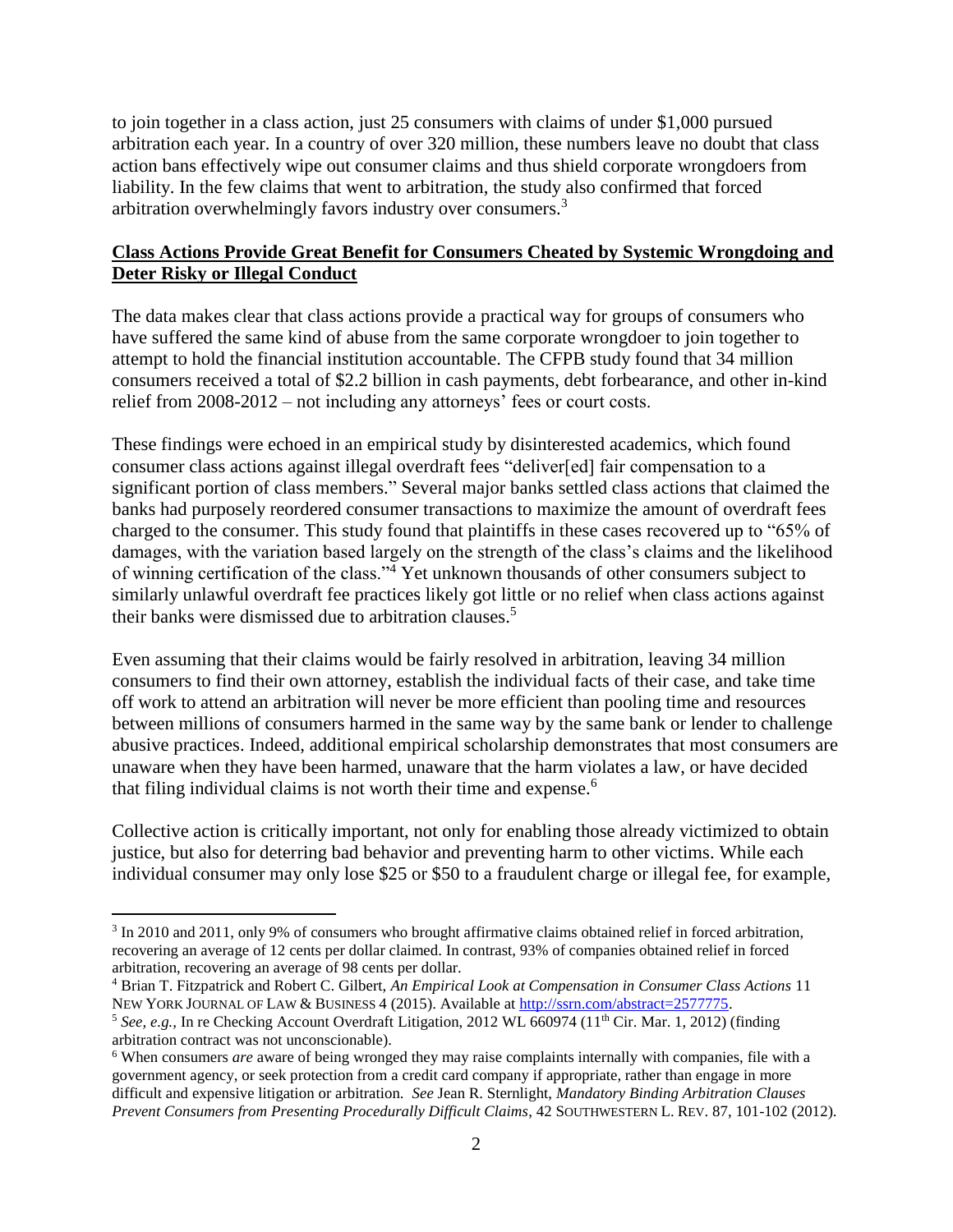unlawful practices implemented at a systemic level can add up to millions or more in ill-gotten gains for banks and lenders who violate the law. Government enforcers have limited resources, and the prospect of class actions helps ensure that banks and lenders obey legal requirements that protect consumers.

## **The Proposed Reporting Requirements Add Crucial Transparency to Arbitration**

While our organizations have urged the CFPB to prohibit forced arbitration entirely,<sup>7</sup> we support the proposed provision to begin shining a light on individual arbitrations through reporting requirements as a useful step. Unlike our legal system, which is built upon hundreds of years of precedent, common law principles, and statutory standards of fairness and ethics, arbitration firms have few constraints on their practices and scant record of their proceedings. The substantially shorter history of consumer arbitration has nonetheless produced both anecdotal claims of unethical behavior<sup>8</sup> and documented systemic abuses by unregulated arbitration firms.<sup>9</sup>

The proposed reporting requirements will lend crucial transparency and accountability to a previously opaque system. Increased transparency can help consumers make informed decisions when choosing how to pursue their claim, in line with well-established principles of the free market. Data collected by the CFPB will also help other government entities, as well as the general public, ensure that arbitrators operate within the law and treat all parties fairly.

## **The Rule Can Be Strengthened to Further Protect Consumers**

Because arbitration clauses are pervasive in consumer financial contracts and often drafted with broad reach, the scope and application of this rule should be as clear and comprehensive as possible. It is especially crucial that the rule apply to contracts and existing arbitration clauses that are modified, amended, or renewed after the rule takes effect. For example, bank accounts or credit cards that are entered into before the compliance date should not be exempt from the rule for decades while banks claim the right to alter those contracts unilaterally – including increasing prices – into the future. Companies should not be able to change product cost, impose new terms, or extend existing terms on consumers while opting out of current legal rules themselves.

We also encourage the CFPB to expand the rules' reporting requirements by requiring all supervised financial providers to submit their arbitration agreements, regardless of whether the company is actually involved in a dispute filed in arbitration. Collection and review of these terms will help to shine a light on unreasonably restrictive terms that interfere with consumers' access to remedies. For example, the CFPB should be aware of companies that are using arbitration clauses with terms that: (1) require consumers to resolve disputes in inconvenient venues; (2) require consumers to withstand excessive costs; (3) limit discovery and the exchange

 $\overline{a}$ <sup>7</sup> Americans for Financial Reform, *Joint Letter: AFR, 163 Groups Call for Strong CFPB Action Against Forced Arbitration*, Apr. 28, 2016[, http://ourfinancialsecurity.org/2016/04/afr-164-organizations-urge-cfpb-to-restrict](http://ourfinancialsecurity.org/2016/04/afr-164-organizations-urge-cfpb-to-restrict-forced-arbitration-in-letter-and-statement/)[forced-arbitration-in-letter-and-statement/.](http://ourfinancialsecurity.org/2016/04/afr-164-organizations-urge-cfpb-to-restrict-forced-arbitration-in-letter-and-statement/)

<sup>8</sup> Jessica Silver-Greenberg & Michael Corkery, *In Arbitration, a 'Privatization of the Justice System,'* THE NEW YORK TIMES, Nov. 1, 2015[, http://www.nytimes.com/2015/11/02/business/dealbook/in-arbitration-a-privatization](http://www.nytimes.com/2015/11/02/business/dealbook/in-arbitration-a-privatization-of-the-justice-system.html)[of-the-justice-system.html.](http://www.nytimes.com/2015/11/02/business/dealbook/in-arbitration-a-privatization-of-the-justice-system.html) 

<sup>9</sup> *See, e.g.,* Complaint for Injunctive Relief & Civil Penalties for Violations of Business & Professions Code Section 17200, People v. Nat'l Arbitration Forum, Inc., No. CGC-08- 473569 (Cal. Super. Ct. Mar. 24, 2008).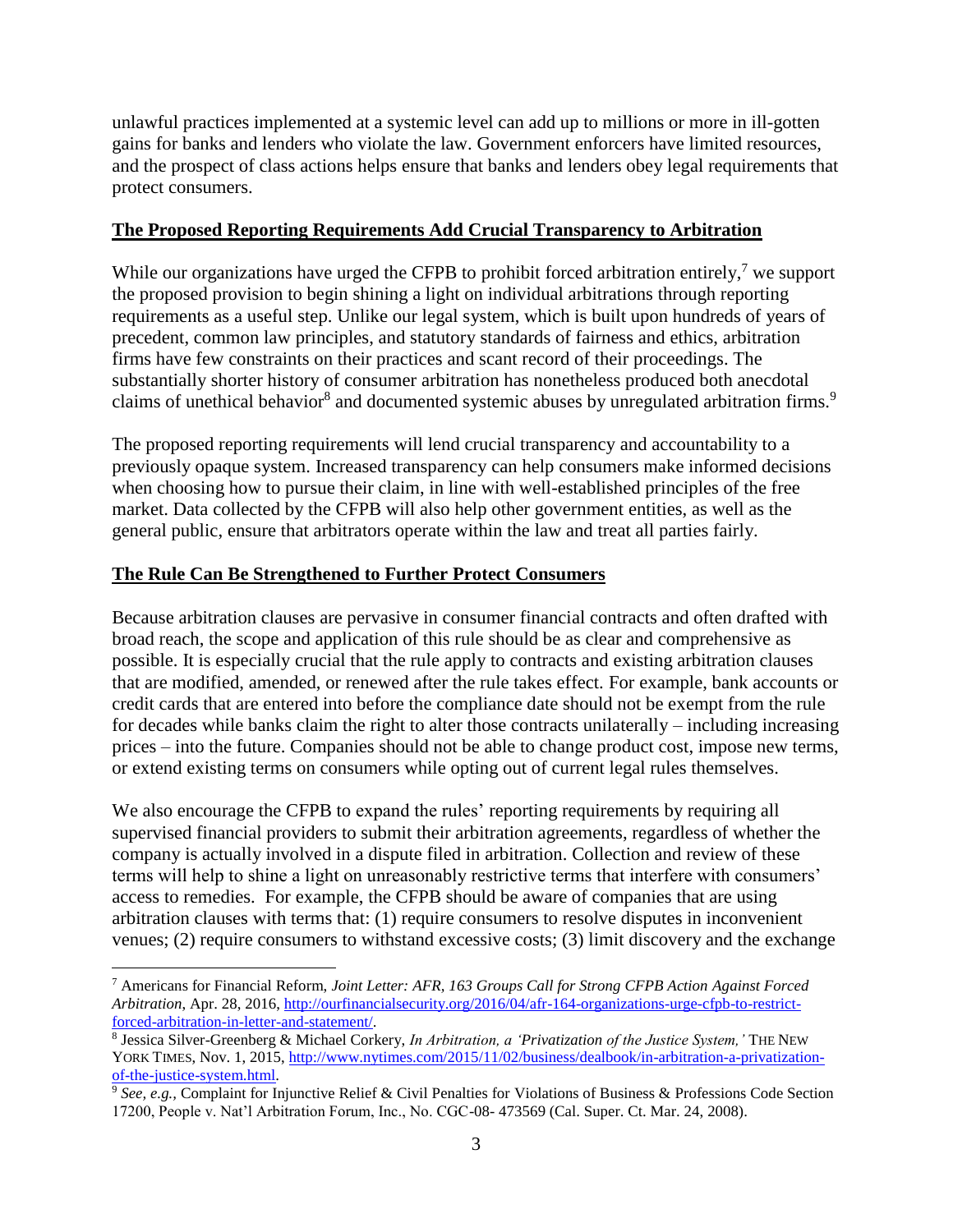of information; (4) limit substantive rights of consumers, including their rights under state and federal laws; or (5) facilitate unreasonable delays in payment to the consumer. Mere inclusion of these terms in a contract may chill consumer claims that the CFPB will never see.

The reporting requirements for individual arbitrations should also be triggered any time a company relies on an arbitration clause, such as filing a motion to dismiss or stay, rather than only applying once a "claim is filed in arbitration." In order to fully assess the impact of forced arbitration on consumers, the CFPB must be able to track how frequently consumers decline to pursue a claim once blocked from accessing the court system.

Lastly, the final rule should have broader coverage for credit reporting, including both full coverage of credit bureaus and of companies that furnish information to credit bureaus regarding consumer financial products or services. The credit bureaus are the companies about whom the CFPB receives the highest number of consumer complaints. In addition, the rampant errors in credit reports come in part from the companies that furnish that information to credit bureaus, and that furnishing activity should be covered by the arbitration rule.

## **The Proposed Rule is in the Public Interest and for the Protection of Consumers**

Because forced arbitration undermines compliance with laws and creates an uneven playing field between corporations that use forced arbitration and those that allow for greater consumer choice in dispute resolution, it is in the public interest and in the interest of consumer protection to prohibit or strictly curtail the use of forced arbitration clauses in consumer financial contracts. We commend the CFPB for its proposed rule to address the public harm caused by forced arbitration, as thoroughly documented in its study, and we urge the Bureau to use its full authority to restore consumers' right to choose how to resolve disputes with financial institutions in the final rule.

Your consideration of these comments is appreciated. For questions, please contact Amanda Werner, Arbitration Campaign Manager with Americans for Financial Reform and Public Citizen, (202) 973-8004, [awerner@ourfinancialsecurity.org;](mailto:awerner@ourfinancialsecurity.org) and Christine Hines, National Association of Consumer Advocates, (202) 452-1989, christine@consumeradvocates.org.

Thank you for the opportunity to share our views.

### **National Signatories**

9to5, National Association of Working Women Action In Maturity, Inc. Affordable Housing Alliance AFL-CIO Alliance for Justice American Association for Justice American Association of University Women (AAUW) American Council of the Blind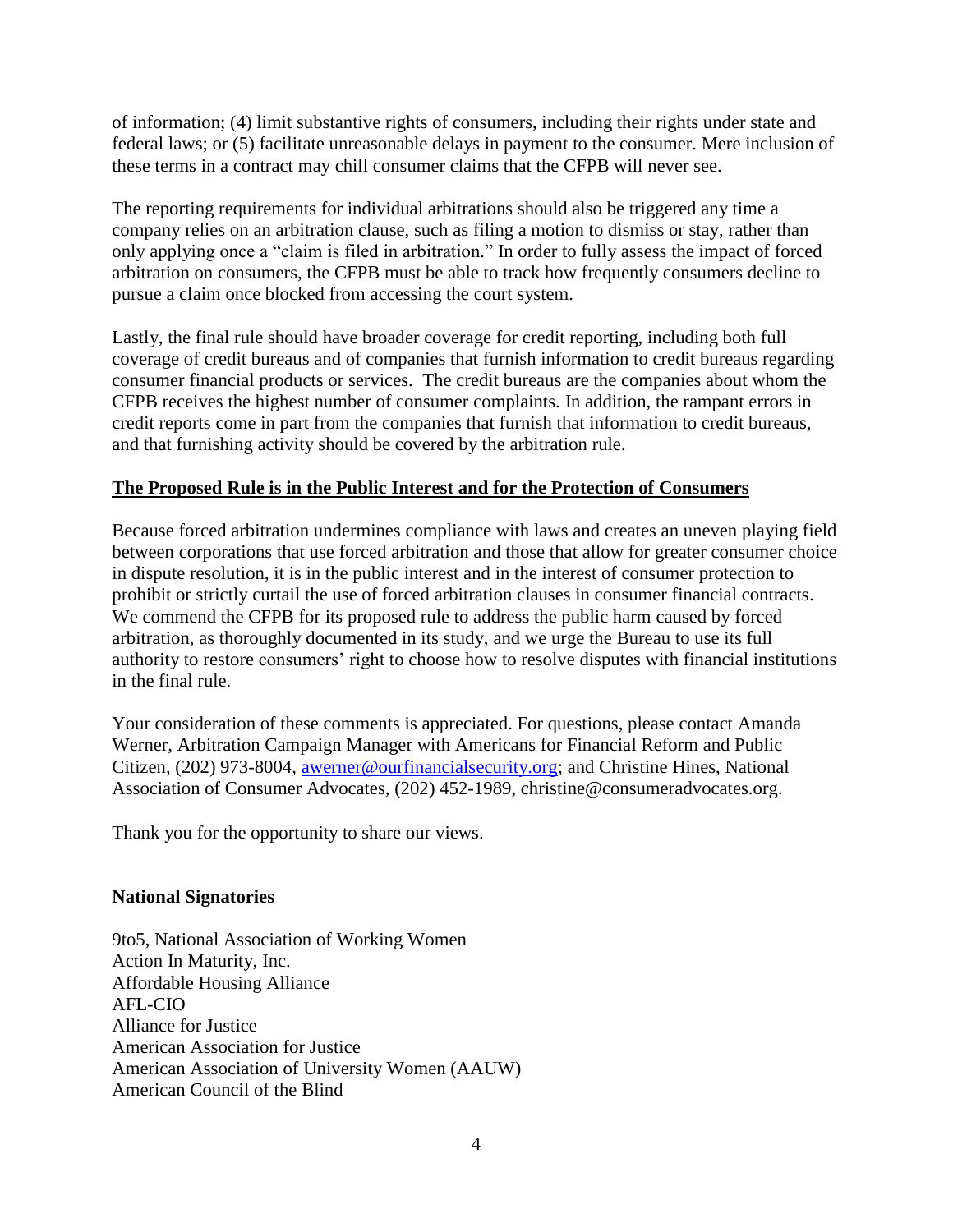American Family Voices American Federation of State, County and Municipal Employees (AFSCME) American Federation of Teachers Americans for Democratic Action Americans for Financial Reform Association of University Centers on Disabilities Bankruptcy Law Center The Bazelon Center for Mental Health Law Center for Economic Integrity Center for Economic Justice Center for Global Policy Solutions Center for Justice & Democracy Center for Popular Democracy Center for Progressive Reform Center for Responsible Lending Centro Legal de la Raza **CFED** Committee to Support the Antitrust Laws Consumer Action Consumer Federation of America Consumers for Auto Reliability and Safety Consumers Union Consumer Voice Daily Kos Demos Disability Rights Education & Defense Fund Economic Analysis and Research Network (EARN) Economic Policy Institute The Employee Rights Advocacy Institute For Law & Policy Equal Justice Society Equal Justice Works Fair Share The Financial Clinic Food & Water Watch Fund Democracy Government Accountability Project Heartland Alliance for Human Needs & Human Rights Hindu American Foundation Homeowners Against Deficient Dwellings Institute for Agriculture and Trade Policy The Institute for College Access & Success Institute for Science and Human Values Interfaith Center on Corporate Responsibility International Association for College Admission Counseling Jobs With Justice Justice in Aging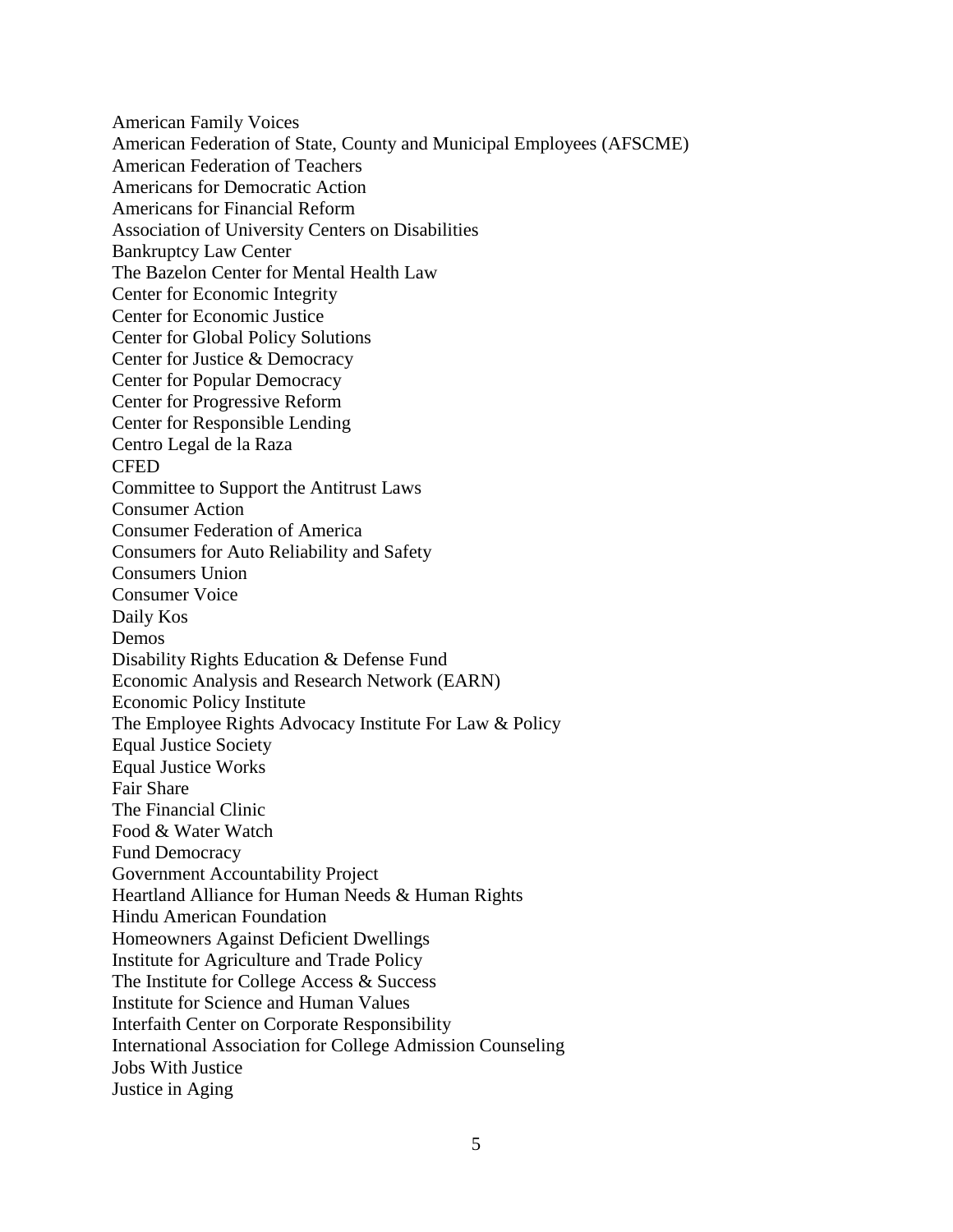League of United Latin American Citizens Main Street Alliance Mission Asset Fund **NAACP** NAACP Legal Defense and Educational Fund, Inc. National Association for College Admission Counseling National Association of Consumer Advocates National Association of Social Workers (NASW) National Center for Lesbian Rights National Center for Transgender Equality National Coalition For Asian Pacific American Community Development National Community Reinvestment Coalition (NCRC) National Council of Jewish Women National Council of La Raza National Consumer Law Center (on behalf of its low income clients) National Consumers League National Employment Lawyers Association National Employment Law Project National Fair Housing Alliance National Health Law Program National Latino Farmers & Ranchers Trade Association National Legal Aid and Defender Association National LGBTQ Task Force National Partnership for Women & Families National Organization for Women National Urban League National Women's Law Center New Rules for Global Finance Occupational Safety & Health Law Project Other98 People's Action Privacy Rights Clearinghouse Progressive Congress Action Fund Protect All Children's Environment Public Citizen Public Law Center Public Knowledge The Rootstrikers Project at Demand Progress Service Employees International Union (SEIU) Small Business Majority Southern Poverty Law Center TURN–The Utility Reform Network United Auto Workers (UAW) United Church of Christ Justice and Witness Ministries United Policyholders U.S. PIRG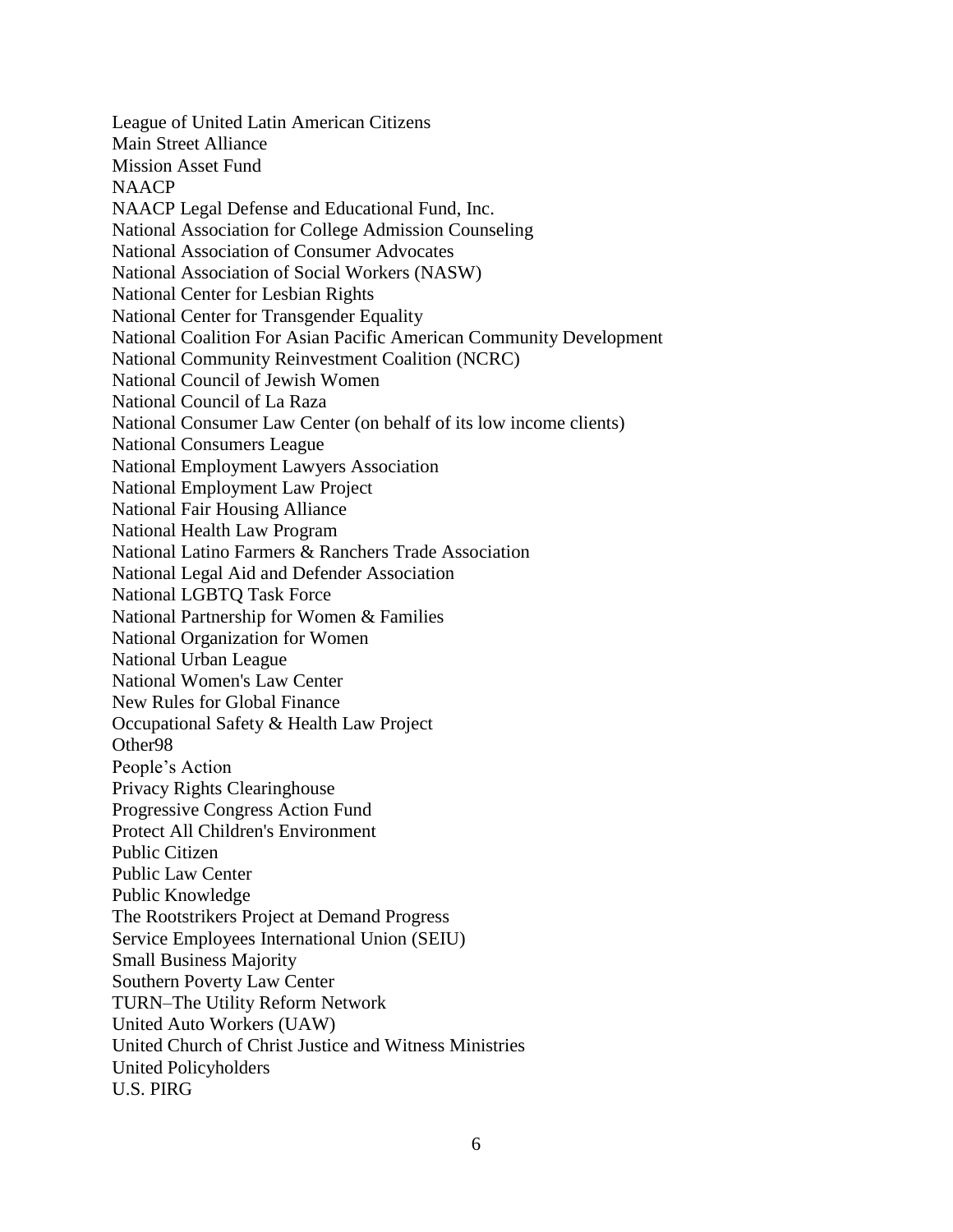Veterans Education Success Woodstock Institute Workplace Fairness Worksafe World Hunger Education, Advocacy & Training (WHEAT) Young Invincibles

#### **State and Local Signatories**

Woodmere Neighborhood Association – AL Arkansans Against Abusive Payday Lending – AR Arizona Community Action Association – AZ Arizona PIRG – AZ Gila County Community Services – AZ Mesa Community Action Network – AZ Save the Family Foundation of Arizona – AZ California Reinvestment Coalition – CA  $CALPIRG - CA$ Center for Public Interest Law, University of San Diego School of Law – CA Consumer Attorneys of California – CA Consumer Federation of California – CA Law Foundation of Silicon Valley – CA The Greenlining Institute – CA 9to5 Colorado – CO Build Our Homes Right – CO Colorado AFL-CIO – CO Colorado Alliance of Retired Americans – CO Colorado Council of Churches – CO Colorado Fiscal Institute – CO Colorado Latino Forum, Denver Chapter – CO Colorado Latino Leadership, Advocacy and Research Organization (CLLARO) – CO Colorado Public Interest Research Group (PIRG) – CO Colorado Trial Lawyers Association – CO NAACP State Conference – CO, MT, WY National Council of Jewish Women, Colorado Section – CO The Interfaith Alliance of Colorado – CO Capital For Change, Inc. – CT CT. Citizen Action Group – CT Connecticut Legal Services, Inc. – CT ConnPIRG – CT Legal Aid Society of the District of Columbia – DC Delaware Alliance for Community Advancement – DE Delaware Community Reinvestment Action Council, Inc. – DE Catalyst Miami – FL Fair Housing Center of the Greater Palm Beaches – FL Florida Alliance for Consumer Protection – FL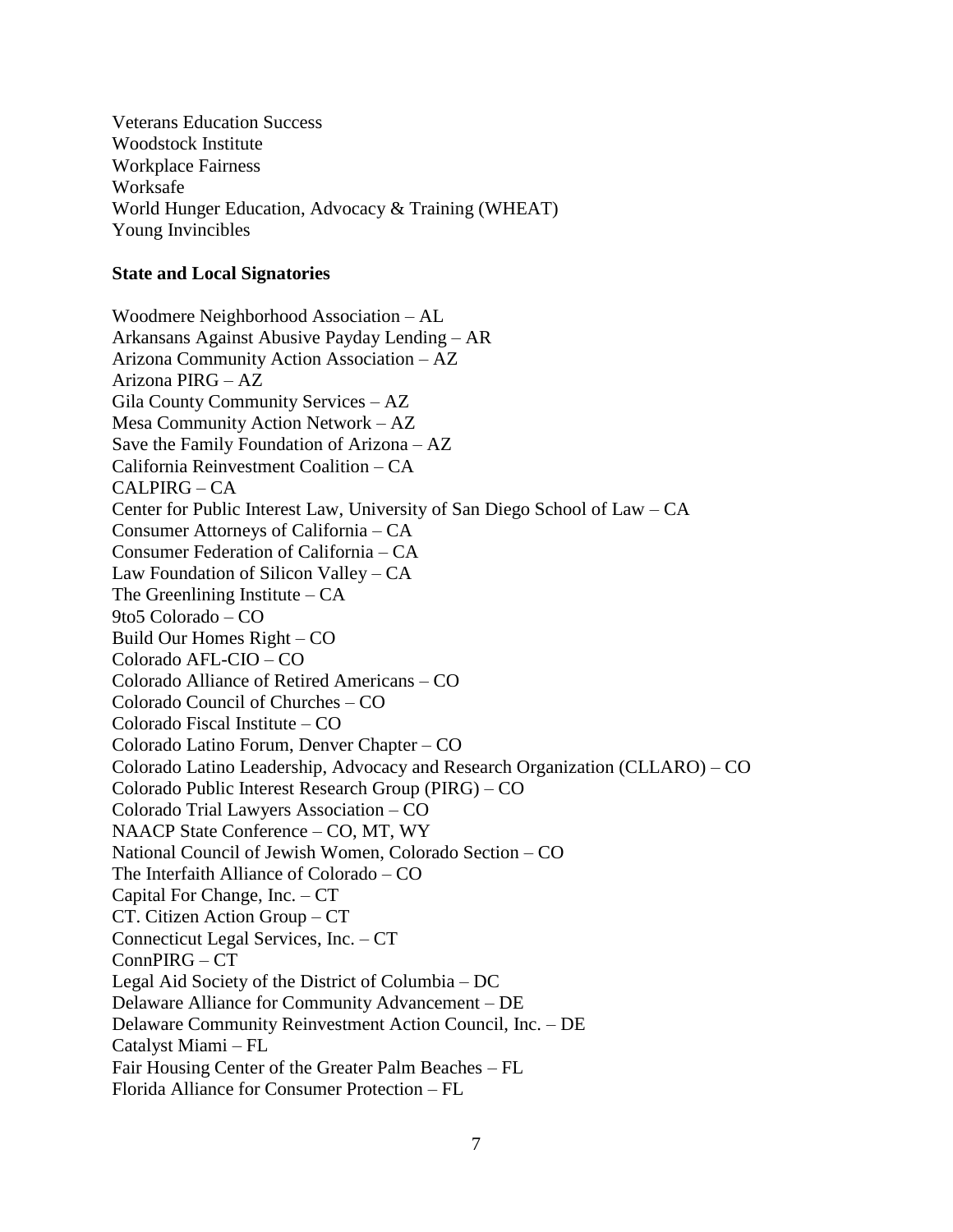Florida PIRG – FL Jacksonville Area Legal Aid, Inc. – FL Progress Florida – FL Georgia PIRG – GA Georgia Rural Urban Summit – GA Georgia Watch – GA Iowa Citizens for Community Improvement – IA Iowa PIRG – IA Chicago Jobs Council – IL Citizen Action – IL Illinois Asset Building Group – IL Illinois PIRG – IL Metropolitan Tenants Organization – IL Partners In Community Building, Inc. – IL Project IRENE – IL Habitat for Humanity of Northeast Indiana – IN HomesteadCS – IN Interfaith Housing Services, Inc. – KS Labette Assistance Center – KS Homeless  $&$  Housing Coalition of Kentucky – KY Kentucky Council of Churches – KY Kentucky Equal Justice Center – KY The Middleburg Institute/LABEST – LA PREACH – LA Cambridge Economic Opportunity Committee, Inc. – MA Consumer World – MA Massachusetts Consumers Council, Inc. – MA MASSPIRG – MA The Midas Collaborative – MA Baltimore CASH Campaign – MD Baltimore Neighborhoods, Inc. – MD Belair-Edison Neighborhoods, Inc. – MD Housing Options & Planning Enterprises, Inc. – MD Howard County Office of Consumer Protection – MD Maryland CASH Campaign – MD Maryland Consumer Rights Coalition – MD Maryland PIRG – MD Maryland United for Peace and Justice – MD Public Justice Center – MD Michigan Association for College Admission Counseling – MI Michigan Disability Rights Coalition – MI PIRG in Michigan (PIRGIM) – MI Progress Michigan – MI Mid-Minnesota Legal Aid – MN Minnesota Association for College Admission Counseling – MN Missouri Association for College Admission Counseling – MO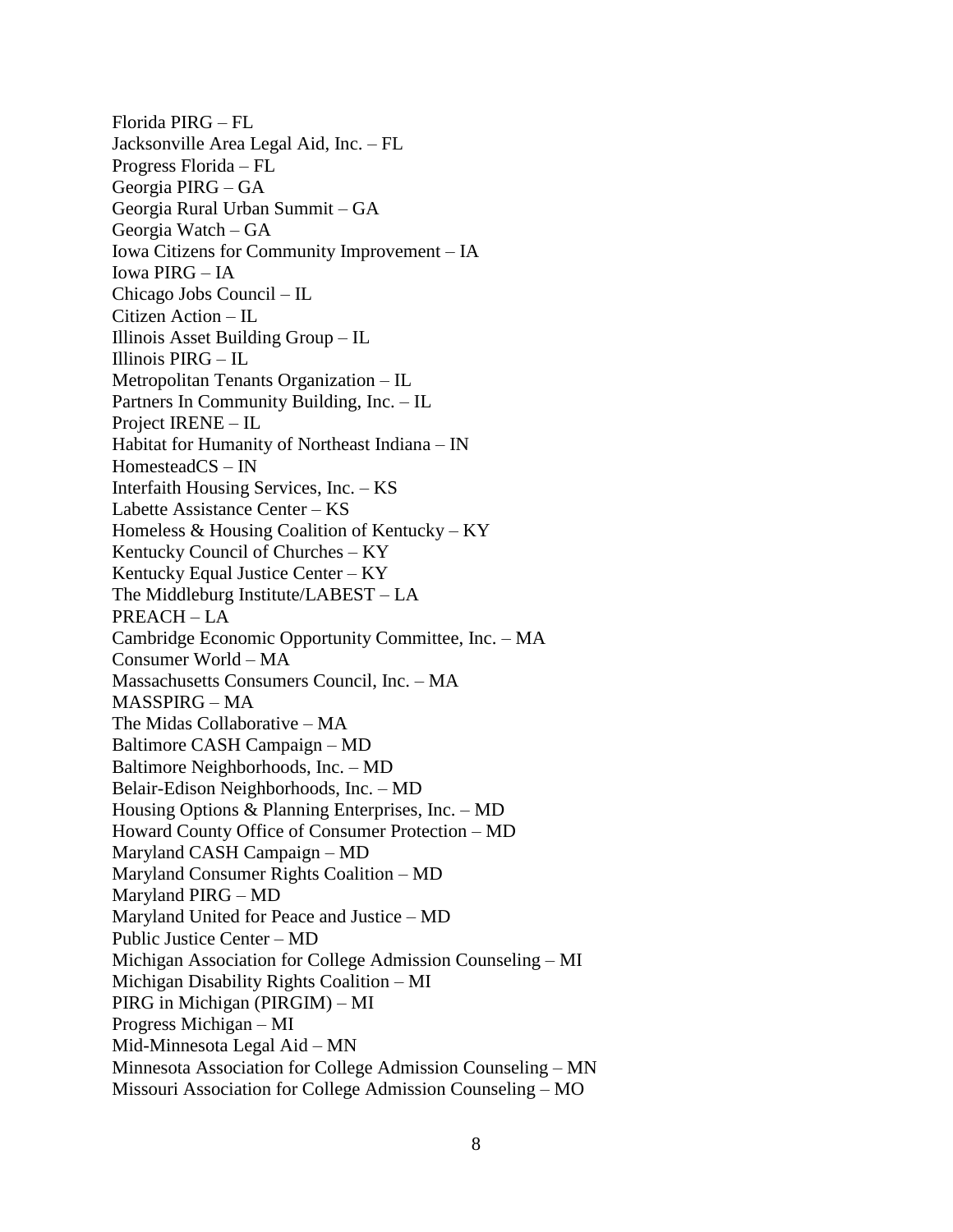Missouri PIRG – MO MORE - Missourians Organizing for Reform and Empowerment – MO Mississippi Center for Justice – MS Montana Organizing Project – MT Rural Dynamics, Inc. – MT Financial Pathways of the Piedmont – NC North Carolina Consumers Council – NC North Carolina Justice Center – NC NCPIRG – NC OnTrack WNC Financial Education & Counseling – NC Reinvestment Partners – NC The Collaborative NC – NC Winston Salem Forsyth County Asset Building Coalition – NC North Dakota Economic Security and Prosperity Alliance – ND Sacred Pipe Resource Center – ND Granite State Organizing Project – NH NHPIRG – NH Consumers League of New Jersey – NJ Legal Services of New Jersey – NJ New Jersey Association for College Admission Counseling – NJ New Jersey Citizen Action – NJ NJ PIRG – NJ Sisters of St. Dominic of Caldwell – NJ Center for Economic Integrity - New Mexico Office – NM NMPIRG – NM Opportunity Alliance Nevada – NV Bankruptcy Law Center – NY Central New York Citizens in Action, Inc. – NY Community Service Society of New York – NY Empire Justice Center – NY Empire State Consumer Project – NY Housing and Family Services of Greater New York, Inc. – NY Hudson River Housing – NY JASA Legal Services for the Elderly in Queens – NY Keuka Housing Council, Inc. – NY Long Island Housing Services, Inc. – NY MFY Legal Services, Inc. – NY NELA/NY (New York Affiliate of National Employment Lawyers Association) – NY New Economy Project – NY New York Legal Assistance Group – NY New York Public Interest Research Group (NYPIRG) – NY New York State Association for College Admission Counseling – NY Public Utility Law Project of New York – NY Western New York Law Center – NY Cleveland Tenants Organization – OH COHHIO – OH